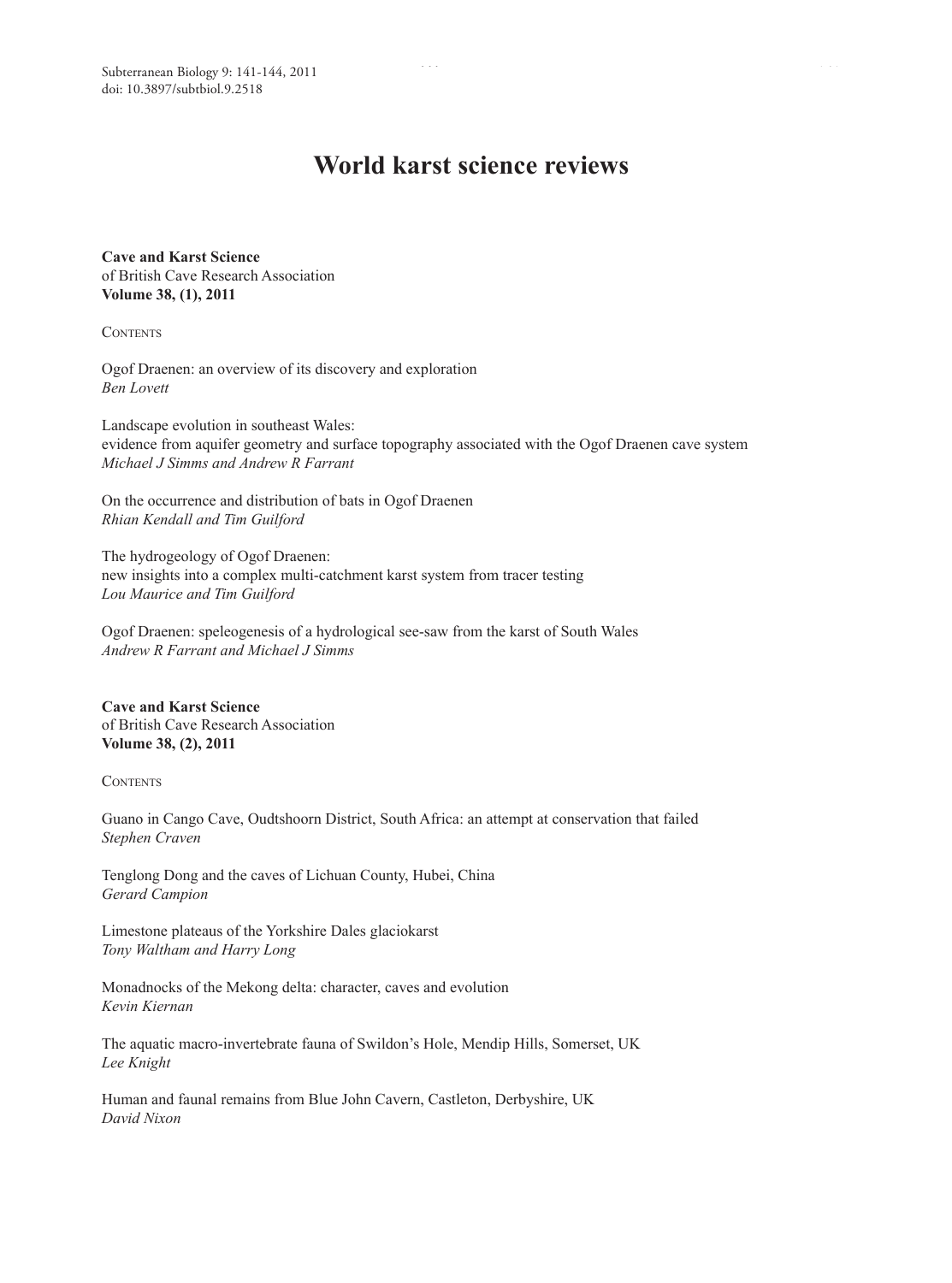**International Journal of Speleology** Of the International Union of Speleology **Volume 40(1), 2011**

**CONTENTS** 

Comparison of 14C and U-Th ages of two Holocene phreatic overgrowths on speleothems from Mallorca (Western Mediterranean). Environmental implications *Paola Tuccimei, Mark Van Strydonck, Angel Ginés, Joacquìn Ginés, Michele Soligo, Igor M. Villa and Joan J. Fornós*

A comparative integrated geophysical study of Horseshoe Chimney cave, Colorado Bend State Park, Texas *Wesley A. Brown, Kevin W. Stafford, Mindy Shaw-Faulkner and Andy Grubbs*

In situ acetylene reduction activity of Scytonema julianum in Vapor cave (Spain) *Antonia Dolores Asencio and Marina Aboal*

The subterranean fauna of a biodiversity hotspot region - Portugal: an overview and its conservation *Ana Sofia Pereira Serrenho Reboleira, Paulo Alexandre Vieira Borges, Fernando José Mendes Gonçalves, Artur Raposo Moniz Serrano & Pedro Oromí*

A note on the occurrence of a crayback stalagmite at Niah Caves, Borneo *Joyce Lundberg And Donald A. Mcfarlane*

A new foodweb based on microbes in calcitic caves: the Cansiliella (Beetles) case in northern Italy Maurizio G. Paoletti Mattia Beggio, Angelo Leandro Dreon, Alberto Pamio, Tiziano Gomiero, Mauro Brilli, Luca *Dorigo, Giuseppe Concheri, Andrea SquartiniAnd Annette Summers Engel*

Eogenetic caves in conglomerate: an example from Udin Boršt, Slovenia *Matej Lipar And Mateja Ferk*

Fungal communities on speleothem surfaces in Kartchner Caverns, Arizona, USA *Michael J. Vaughan, Raina M. Maier And Barry M. Pryor*

Book review Angel Ginés, Martin Knez, Tadej Slabe & Wolfgang Dreybrodt 2009 Karst rock feature Karren sculpturings, Carsologica 9, Postojna/Ljubljana. *Jo De Waele*

Trevor R. Shaw (with contributions by Alenka Čuk & James MacQueen) 2010 Aspects of the history of Slovene Karst 1545 – 2008, Zalozba ZRC/ZRC Publishing, Ljubljana *Arrigo A. Cigna*

Andreo B., Carrasco F., Durán J.J., Lamoreaux J.W. 2010. Advances in Research in Karst Media. Springer Verlag *Bartolomé Andreo Navarro*

**Journal of Cave and Karst Studies** of the National Speleological Society **Volume 72(3), 2010**

**CONTENTS** 

Fast, Regional Conduit Flow to an Exceptional-Value Spring-Fed Creek: Implications for Source-Water Protection in Mantled Karst of South-Central Pennsylvania *Todd M. Hurd, Ashley Brookhart-Rebert, Thomas P. Feeney, Martin H. Otz, and Ines Otz* Symmetrical Cone-Shaped Hills, Abaco Island, Bahamas: Karst or Pseudokarst? *Lindsay N. Walker, John E. Mylroie, Adam D. Walker, and Joan Mylroie*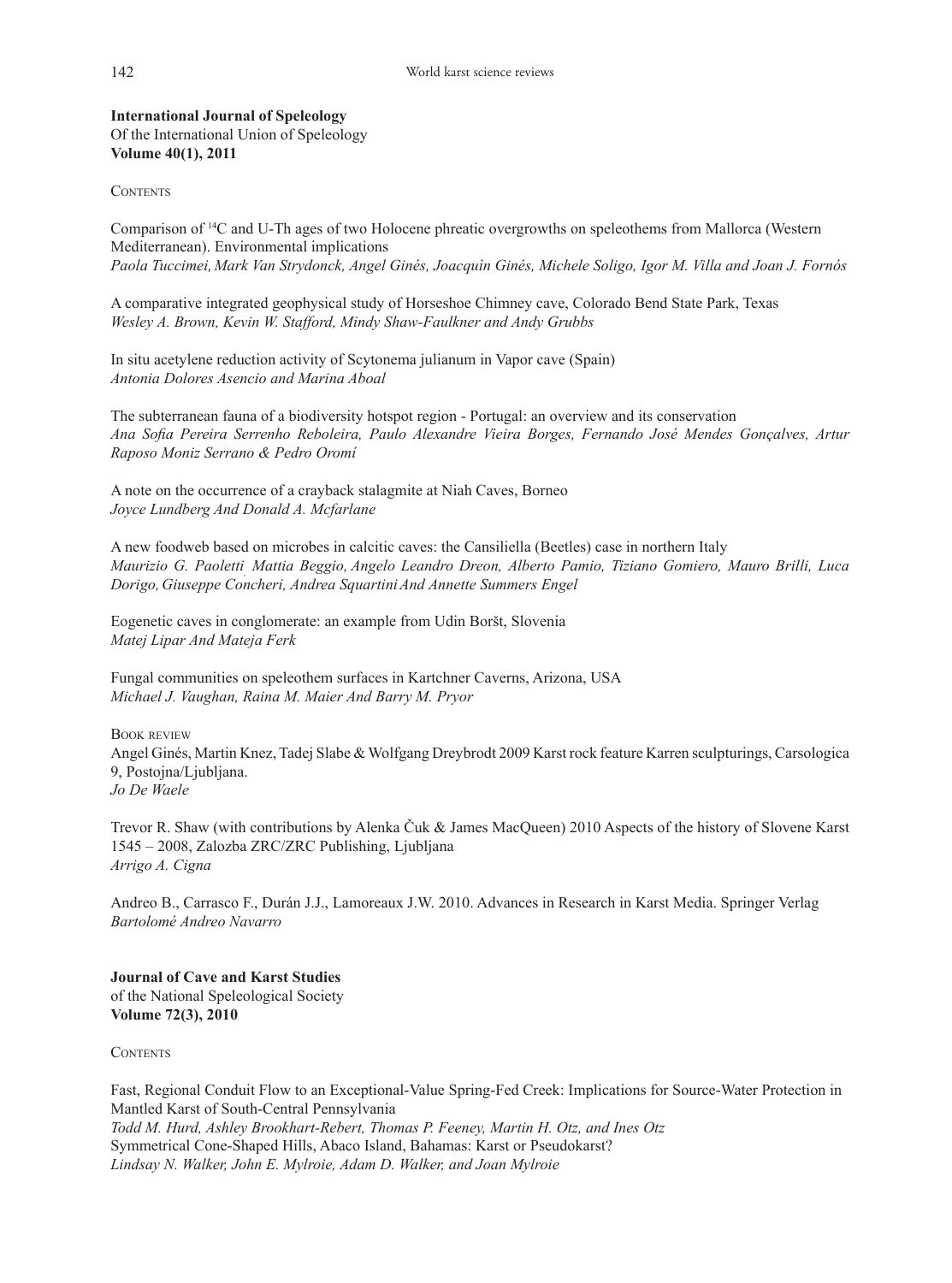Scale Analysis of the Significance of Dispersion in Mixing-Transport in Conduits *Guangquan Li, Yulei Shang, and Jun Gao*

Comparison of Conduit Volumes Obtained from Direct Measurements and Artificial Tracer Tests *Anna Vojtechovska, Jiri Bruthans, and Frantisek Krejca*

A New Genus of the Subfamily Cubacubaninae (Insecta: Zygentoma: Nicoletiidae) from Caves in South-Central and Southwestern USA *Luis Espinasa, Stephen Furst, Thomas Allen, and Michael E. Slay*

Microclimate Monitoring of Pozalagua Cave (Vizcaya, Spain): Application to Management and Protection of Show Caves *Javier lario and Vincente Soler*

## **Journal of Cave and Karst Studies**

of the National Speleological Society **Volume 73(1), 2011**

**CONTENTS** 

First records of polychaetous annelids from Cenote Aerolito (sinkhole and anchialine cave) in Cozumel Island, Mexico

*Sarita C. Frontana-Uribe, and Vivianne SolI´s-Weiss*

Determining geophysical properties of a nearsurface cave through integrated microgravity vertical gradient and electrical resistivity tomography measurements *Marco Gambetta, Egidio Armadillo, Cosmo Carmisciano, Paolo Stefanelli, Luca Cocchi, and Fabio Caratori Tontini*

Inversion for the input history of a dye tracing experiment *Malcolm S. Field and Guangquan Li*

The role of small caves as bat hibernacula in Iowa *Joseph W. Dixon*

A new species of the genus *Plutomurus yossi*, 1956 (Collembola, Tomoceridae) from Georgian caves *Revaz Djanashvili and Shalva Barjadze*

Subglacial maze origin in low-dip marble stripe karst: examples from Norway *Ranneveig Øvrevik Skoglund and Stein-Erik Lauritzen*

Book Review Groundwater Hydrology of Springs: Theory, Management, and Sustainability *Malcolm Field*

Advances in Hypogene Karst Studies *Arthur Palmer*

### **Helictite**

The Journal of Australasian Speleological Research **Volume 40, (2), 2011** CONTENTS: Australia's crystalline heritage: issues in cave management at Jenolan Caves *Moshumi J.; Smith, Georgette Leah Burns*

White-rumped Swiftlet Breeding Colony Size and Colony Locations in Samoa. *Michael K. Tarburton*